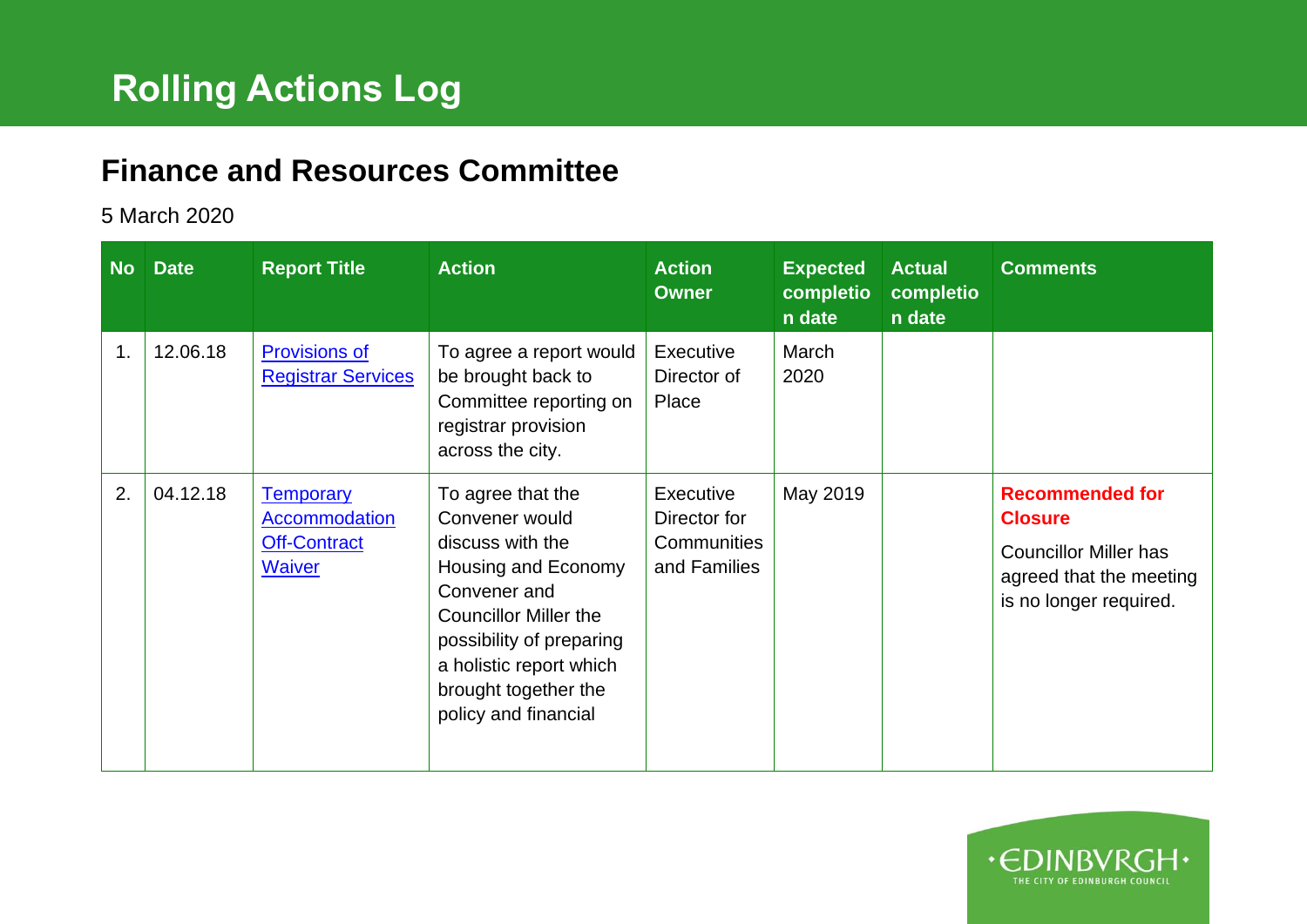| <b>No</b> | <b>Date</b> | <b>Report Title</b>                                                                        | <b>Action</b>                                                                                                                                                | <b>Action</b><br><b>Owner</b>                | <b>Expected</b><br>completio<br>n date | <b>Actual</b><br>completio<br>n date | <b>Comments</b>                                                                                                                                                                                                                                                                                                                                                                                                                    |
|-----------|-------------|--------------------------------------------------------------------------------------------|--------------------------------------------------------------------------------------------------------------------------------------------------------------|----------------------------------------------|----------------------------------------|--------------------------------------|------------------------------------------------------------------------------------------------------------------------------------------------------------------------------------------------------------------------------------------------------------------------------------------------------------------------------------------------------------------------------------------------------------------------------------|
|           |             |                                                                                            | elements of temporary<br>accommodation and to<br>decide thereafter what<br>Committee would be<br>best placed to consider<br>it.                              |                                              |                                        |                                      |                                                                                                                                                                                                                                                                                                                                                                                                                                    |
| 3.        | 01.02.19    | <b>Asset</b><br><b>Management</b><br><b>Strategy</b><br><b>Transformation</b><br>Programme | To agree to explore the<br>options and<br>opportunities available<br>for sponsorship of<br>Council buildings and<br>feedback to Committee<br>as appropriate. | Executive<br>Director of<br><b>Resources</b> | March<br>2020                          |                                      | Update Feb 2020 -<br>Report on agenda for<br>March Committee titled:<br><b>Update on Corporate</b><br><b>Asset Management</b><br><b>Strategy</b><br>Update - January 2020<br>Due to the January<br>2020 meeting focusing<br>on budget this report will<br>be submitted to the next<br>(March) meeting of this<br>Committee.<br>Update - November<br>2019<br>The current Asset<br><b>Management Strategy is</b><br>to be superseded |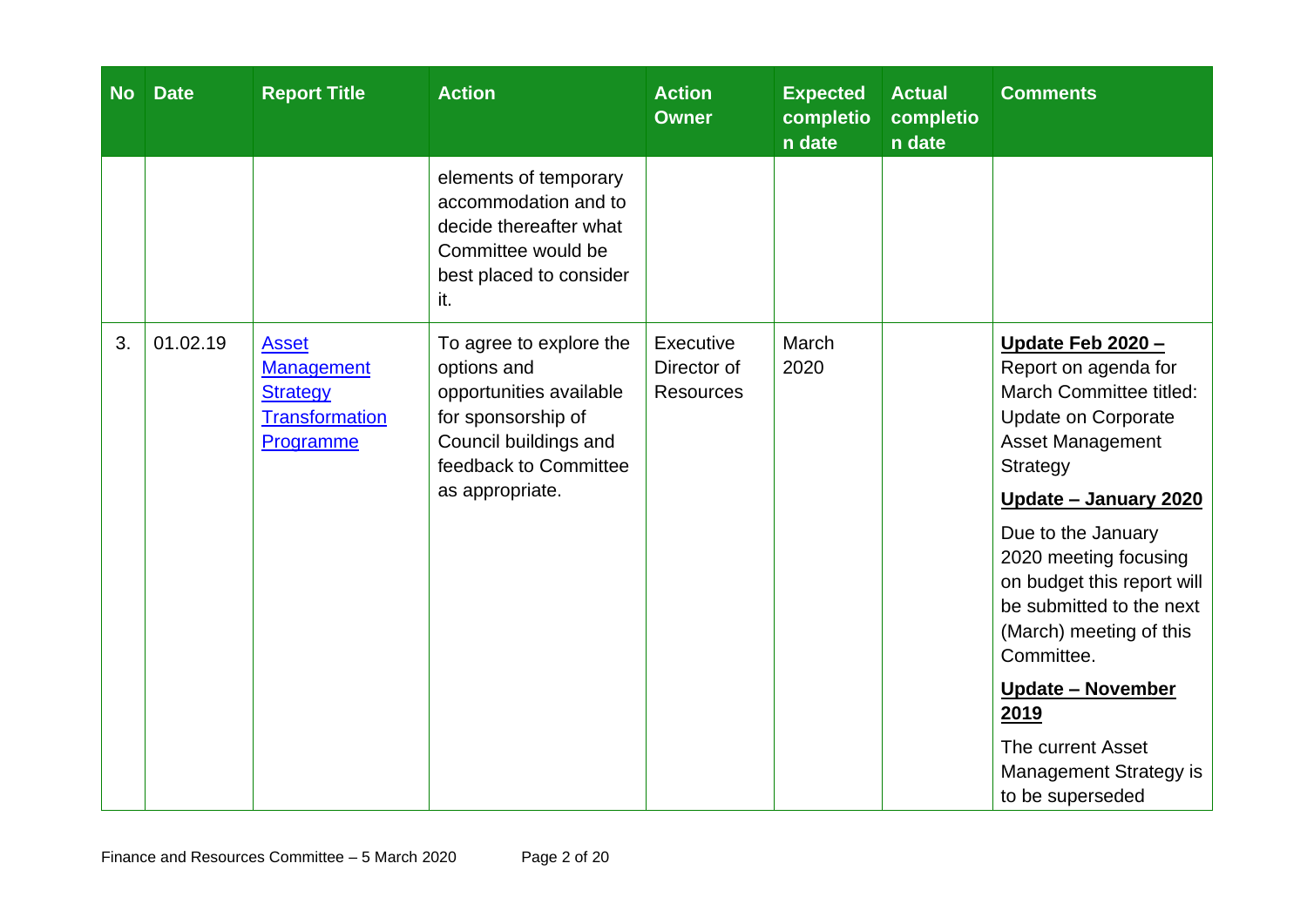| <b>No</b> | <b>Date</b> | <b>Report Title</b> | <b>Action</b> | <b>Action</b><br><b>Owner</b> | <b>Expected</b><br>completio<br>n date | <b>Actual</b><br>completio<br>n date | <b>Comments</b>                                                                                                                                                                                                                                                                                                                                                                                                                                                                                                                                                                                                                                           |
|-----------|-------------|---------------------|---------------|-------------------------------|----------------------------------------|--------------------------------------|-----------------------------------------------------------------------------------------------------------------------------------------------------------------------------------------------------------------------------------------------------------------------------------------------------------------------------------------------------------------------------------------------------------------------------------------------------------------------------------------------------------------------------------------------------------------------------------------------------------------------------------------------------------|
|           |             |                     |               |                               |                                        |                                      | through the<br>development of a<br>Council wide Corporate<br>Asset Strategy as<br>recommended through<br>the recent audit of the<br>implementation of the<br>asset management<br>strategy and CAFM<br>system. The framework<br>of the Corporate Asset<br>Strategy is in<br>development and<br>internal approval of the<br>approach is planned for<br>early 2020. Given the<br>importance of these two<br>items, it is considered<br>more appropriate, for an<br>update on the Asset<br><b>Management Strategy</b><br>to reported to Finance &<br>Resources committee in<br>Spring 2020, which will<br>allow for a more detailed<br>paper to be presented. |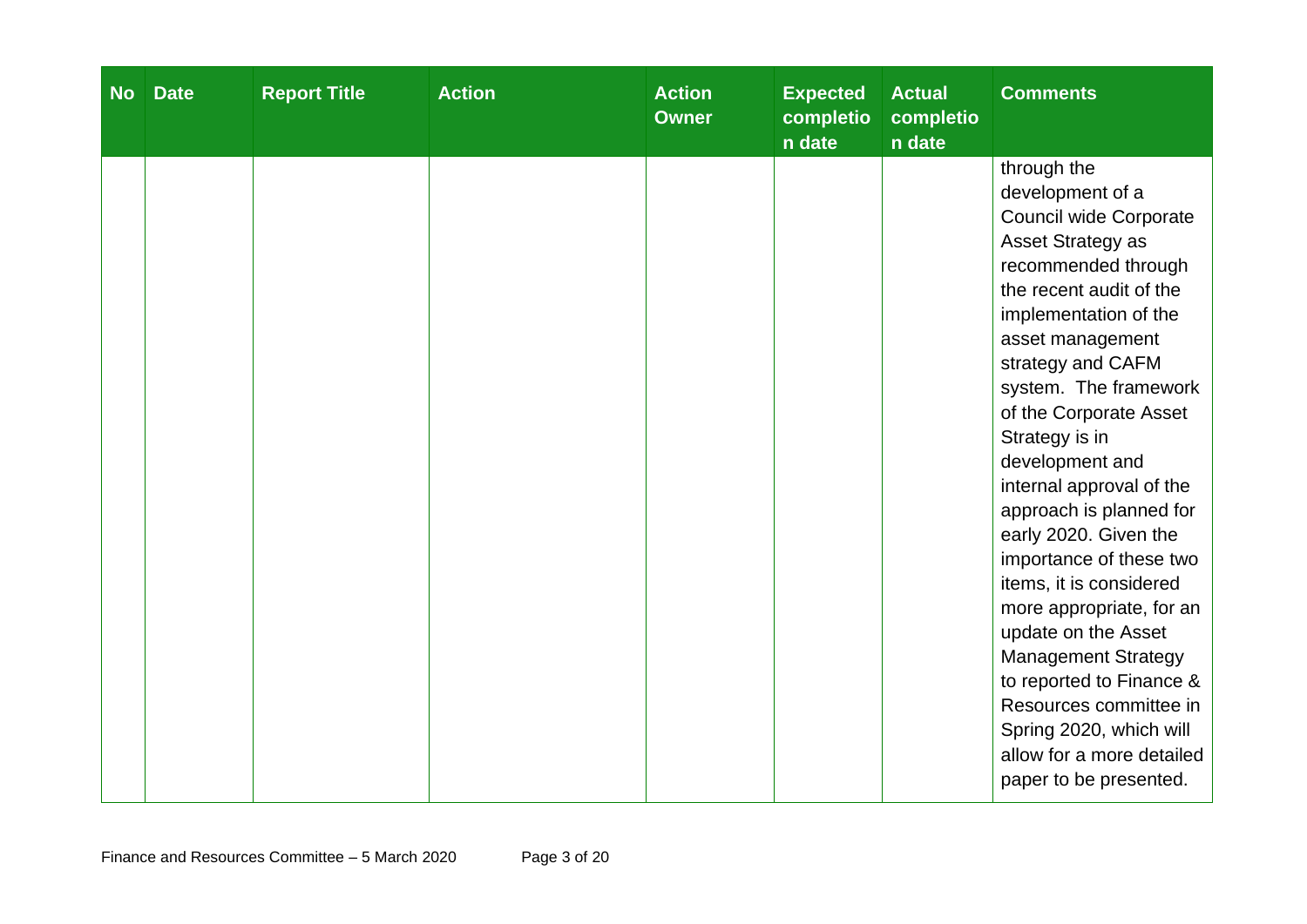| <b>No</b> | <b>Date</b> | <b>Report Title</b> | <b>Action</b> | <b>Action</b><br><b>Owner</b> | <b>Expected</b><br>completio<br>n date | <b>Actual</b><br>completio<br>n date | <b>Comments</b>                                                                                                                                                                                                                                                                          |
|-----------|-------------|---------------------|---------------|-------------------------------|----------------------------------------|--------------------------------------|------------------------------------------------------------------------------------------------------------------------------------------------------------------------------------------------------------------------------------------------------------------------------------------|
|           |             |                     |               |                               |                                        |                                      | <b>Update September</b><br>2019                                                                                                                                                                                                                                                          |
|           |             |                     |               |                               |                                        |                                      | The next Asset<br><b>Management Strategy</b><br>Update Report is due to<br>Committee in January<br>2020 and these actions<br>will be covered within<br>this report.                                                                                                                      |
|           |             |                     |               |                               |                                        |                                      | <b>Update</b>                                                                                                                                                                                                                                                                            |
|           |             |                     |               |                               |                                        |                                      | The proposed policy<br>was considered and<br>approved by the Policy<br>and Sustainability<br>Committee on 6 <sup>th</sup><br>August 2019. The<br>implications arising from<br>this will be included in<br>the next quarterly Asset<br><b>Management Strategy</b><br>update to Committee. |
|           |             |                     |               |                               |                                        |                                      | <b>Update</b>                                                                                                                                                                                                                                                                            |
|           |             |                     |               |                               |                                        |                                      | An update report on the<br>draft Council Advertising<br>and Sponsorship Policy                                                                                                                                                                                                           |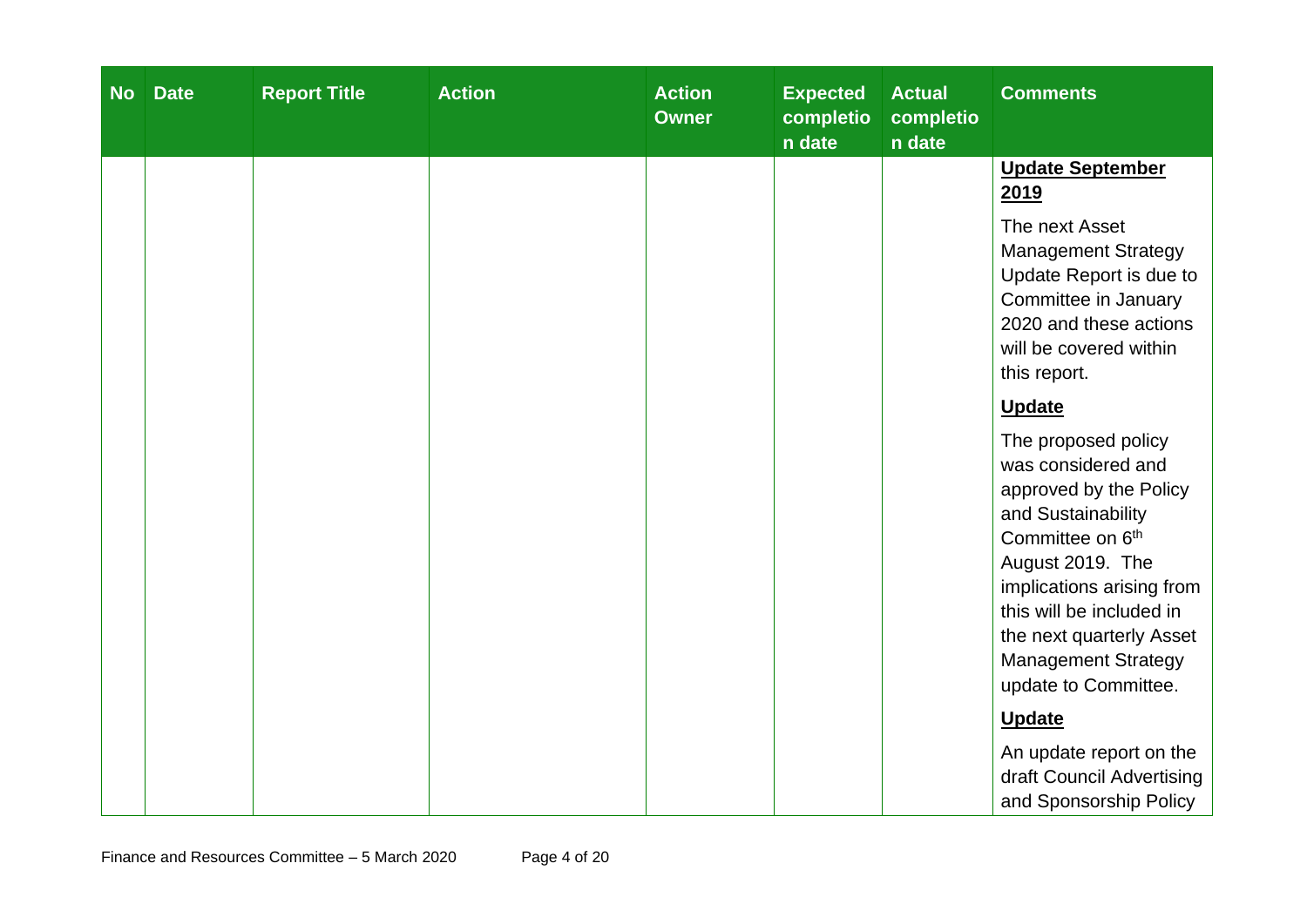| <b>No</b> | <b>Date</b> | <b>Report Title</b>                                                       | <b>Action</b>                                                                                                                                                             | <b>Action</b><br><b>Owner</b> | <b>Expected</b><br>completio<br>n date | <b>Actual</b><br>completio<br>n date | <b>Comments</b>                                                                                                                                                                                                                                                                                                                        |
|-----------|-------------|---------------------------------------------------------------------------|---------------------------------------------------------------------------------------------------------------------------------------------------------------------------|-------------------------------|----------------------------------------|--------------------------------------|----------------------------------------------------------------------------------------------------------------------------------------------------------------------------------------------------------------------------------------------------------------------------------------------------------------------------------------|
|           |             |                                                                           |                                                                                                                                                                           |                               |                                        |                                      | was submitted to the<br>Corporate Policy and<br><b>Strategy Committee in</b><br>May 2019. The<br>opportunities for<br>sponsorship of Council<br>Buildings will need to be<br>aligned to this policy,<br>when it is approved. A<br>revised closure date will<br>be advised to the<br>Committee accordingly.                             |
| 4.        | 01.02.19    | Feedback on the<br><b>Change Strategy</b><br>and Budget<br>Proposals 2018 | To request that details<br>of best practice and the<br>methodology which sat<br>behind the respondents<br>to the engagement<br>document be provided<br>in future reports. | Chief<br>Executive            | August<br>2019                         |                                      | Update Jan 2020<br>Following the decision<br>on the budget by<br>Council, a paper will be<br>produced which outlines<br>how the Council intends<br>engage with citizens on<br>the further development<br>and implementation of<br>year two and three<br>budget proposals. This<br>paper will cover why the<br>Council is adopting this |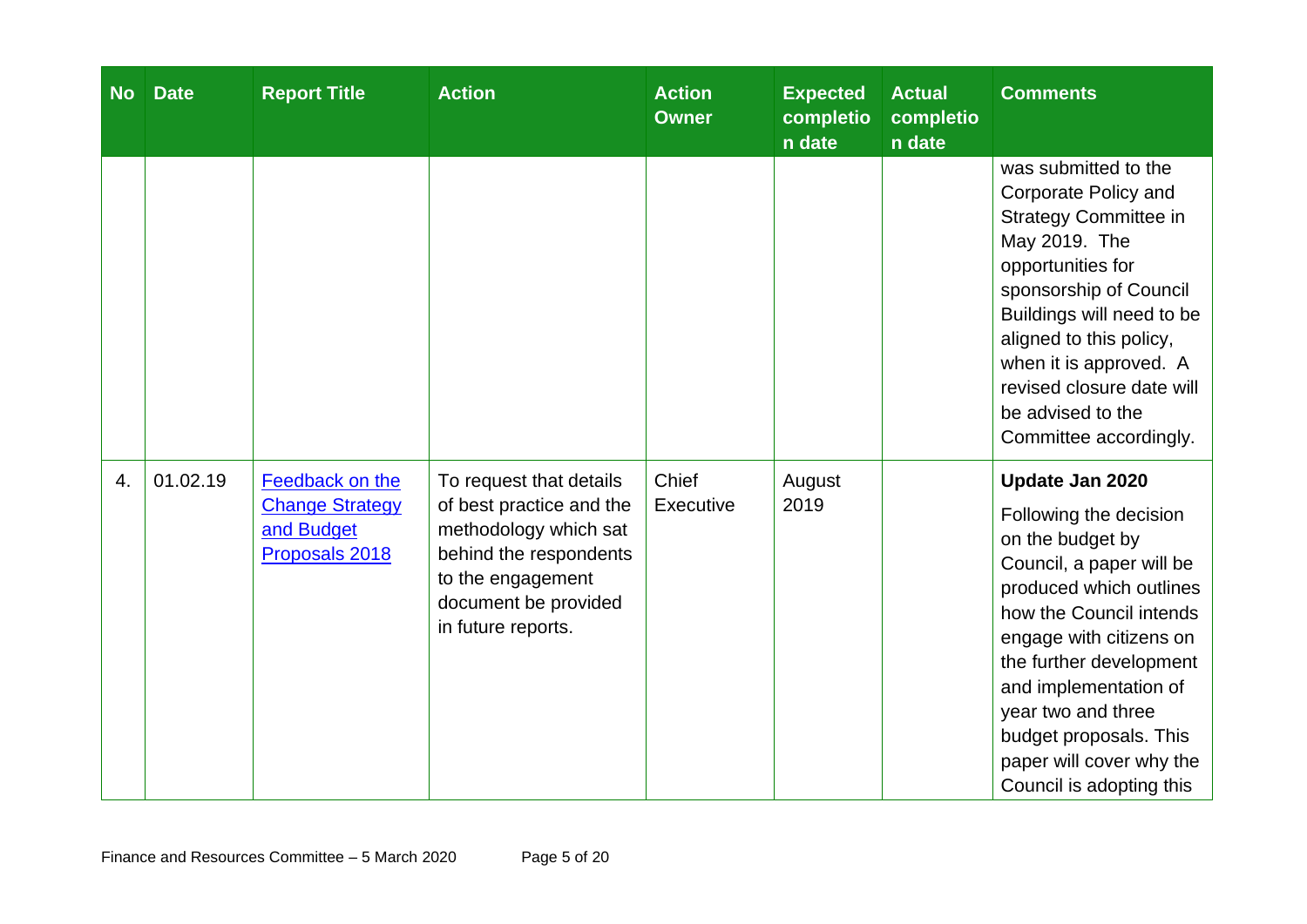| <b>No</b> | <b>Date</b> | <b>Report Title</b> | <b>Action</b> | <b>Action</b><br><b>Owner</b> | <b>Expected</b><br>completio<br>n date | <b>Actual</b><br>completio<br>n date | <b>Comments</b>                                                                                                                                                                                                                                                                                                                                                                     |
|-----------|-------------|---------------------|---------------|-------------------------------|----------------------------------------|--------------------------------------|-------------------------------------------------------------------------------------------------------------------------------------------------------------------------------------------------------------------------------------------------------------------------------------------------------------------------------------------------------------------------------------|
|           |             |                     |               |                               |                                        |                                      | engagement approach<br>with good practice<br>comparators.<br>Additional information<br>about the process<br>behind each<br>engagement method<br>was included in the                                                                                                                                                                                                                 |
|           |             |                     |               |                               |                                        |                                      | report on engagement<br>which was considered at<br>Full Council on 21<br>February 2019. A report<br>will also be going to the<br>Corporate, Policy and<br><b>Strategy Committee</b><br>seeking approval for<br>proposals for ongoing<br>engagement on the<br>Council's change and<br>budget processes. This<br>report will provide<br>information on best<br>practice in this area. |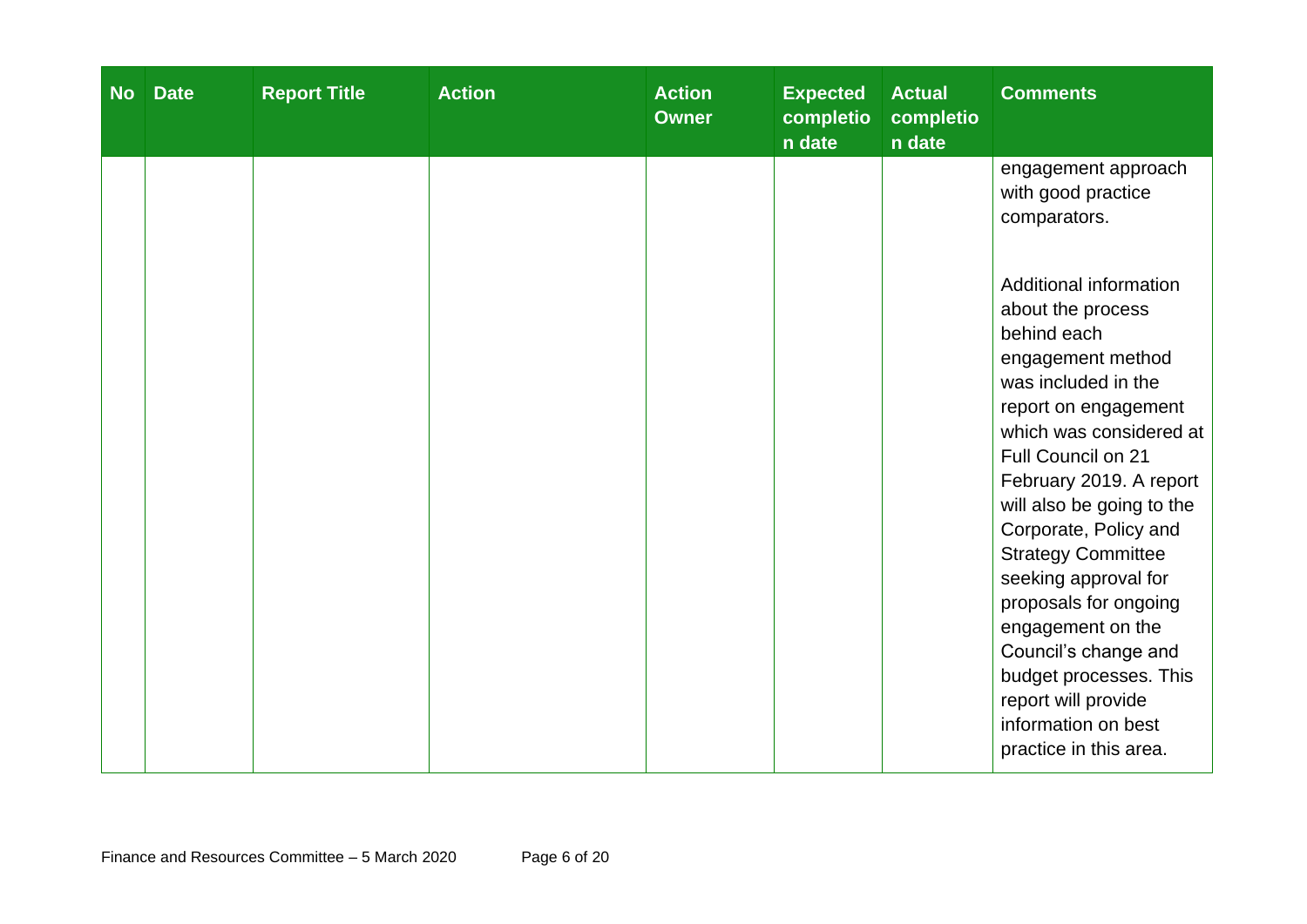| <b>No</b> | <b>Date</b>                                                                                                    | <b>Report Title</b>                                                                                                    | <b>Action</b>                                                                                                                                                                                                                         | <b>Action</b><br><b>Owner</b>                | <b>Expected</b><br>completio<br>n date | <b>Actual</b><br>completio<br>n date | <b>Comments</b>                                                                                                                                                                                                                                                                                                                                                                                                                                                                                                                                                             |
|-----------|----------------------------------------------------------------------------------------------------------------|------------------------------------------------------------------------------------------------------------------------|---------------------------------------------------------------------------------------------------------------------------------------------------------------------------------------------------------------------------------------|----------------------------------------------|----------------------------------------|--------------------------------------|-----------------------------------------------------------------------------------------------------------------------------------------------------------------------------------------------------------------------------------------------------------------------------------------------------------------------------------------------------------------------------------------------------------------------------------------------------------------------------------------------------------------------------------------------------------------------------|
| 5.        | 30.01.19<br>(action<br>remitted<br>from the<br><b>North</b><br>West<br>Locality<br>Committee<br>March<br>2019) | <b>Business Bulletin -</b><br>Review of<br><b>Janitorial Services</b><br>in Community<br>Centres and<br><b>Schools</b> | To request that training<br>for management<br>committees, as a result<br>of taking on any<br>additional duties, be<br>picked up as part of the<br>six-monthly review of<br>the Service Level<br>Agreement for janitorial<br>services. | Executive<br>Director of<br><b>Resources</b> | March<br>2020                          |                                      | <b>Feb 2020</b><br>The report including<br>information relating to<br>this is on the agenda for<br><b>March Committee</b><br><u> Update – January 2019</u><br>Due to the January<br>2020 meeting focusing<br>on budget this report will<br>be submitted to the next<br>(March) meeting of this<br>Committee.<br><b>Update - December</b><br>2019<br>Will be included as part<br>of the Asset<br><b>Management Strategy</b><br>update reports to<br>Committee.<br><b>Update September</b><br>2019<br>The next Asset<br><b>Management Strategy</b><br>Update Report is due to |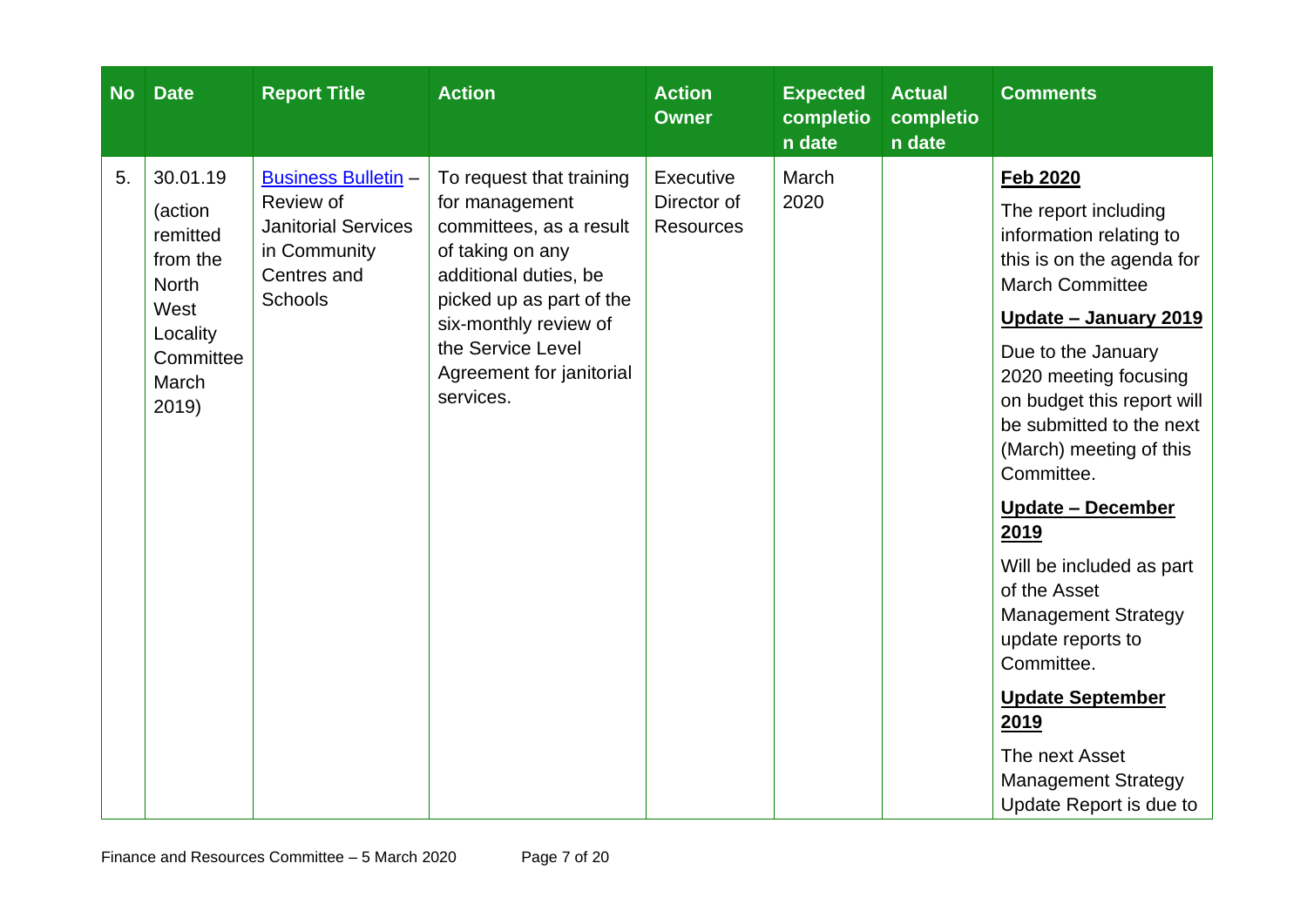| <b>No</b> | <b>Date</b> | <b>Report Title</b>                                                              | <b>Action</b>                                                                                                                                                                                               | <b>Action</b><br><b>Owner</b>                | <b>Expected</b><br>completio<br>n date | <b>Actual</b><br>completio<br>n date | <b>Comments</b>                                                                                                        |
|-----------|-------------|----------------------------------------------------------------------------------|-------------------------------------------------------------------------------------------------------------------------------------------------------------------------------------------------------------|----------------------------------------------|----------------------------------------|--------------------------------------|------------------------------------------------------------------------------------------------------------------------|
|           |             |                                                                                  |                                                                                                                                                                                                             |                                              |                                        |                                      | Committee in January<br>2020 and these actions<br>will be covered within<br>this report.                               |
| 6.        | 15.08.19    | <b>Revenue</b><br><b>Monitoring</b><br>2019/20 Period<br><b>Three Report</b>     | 1) To agree that the<br><b>Executive Director of</b><br>Place would provide<br>further information<br>regarding Place<br>Management Savings.                                                                | Executive<br>Director of<br>Place            | January<br>2020                        |                                      | This information will be<br>issued in advance of<br>Committee on 23<br>January 2020.                                   |
|           |             |                                                                                  | 2) To agree that the<br><b>Head of Finance would</b><br>provide a briefing note<br>containing a list of<br>savings that were<br>rejected by the<br><b>Council's Administration</b><br>to Committee members. | Executive<br>Director of<br><b>Resources</b> |                                        |                                      | <b>Closed</b>                                                                                                          |
| 7.        | 15.08.19    | <b>Proposed New</b><br>Lease, St Brides<br><b>Community</b><br>Centre, 10 Orwell | 1) To request that the<br>report is continued and<br>is brought back to<br>Committee in one cycle<br>containing further<br>information in                                                                   | Executive<br>Director of<br><b>Resources</b> | October<br>2019                        |                                      | <b>Recommended for</b><br>closure<br><u> Update – January 2020</u><br>It was verbally agreed at<br>Committee that this |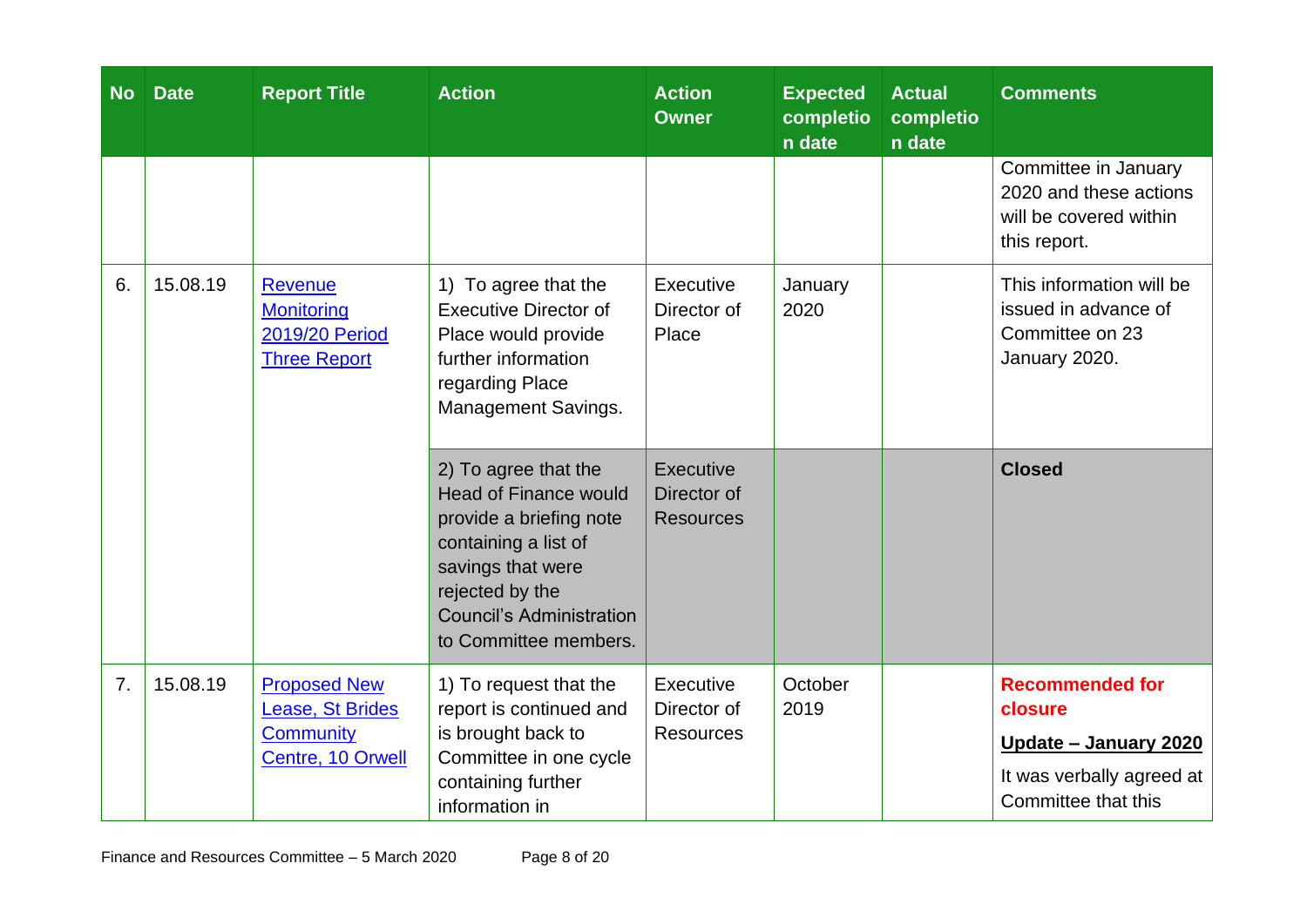| <b>No</b> | <b>Date</b> | <b>Report Title</b>          | <b>Action</b>                                                                                                                                                                                                                                                                                                                                                                                                                                                                                                                                                                                        | <b>Action</b><br><b>Owner</b> | <b>Expected</b><br>completio<br>n date | <b>Actual</b><br>completio<br>n date | <b>Comments</b>                                                                                                                                                                                                                                                                                                                                                                                                                                                      |
|-----------|-------------|------------------------------|------------------------------------------------------------------------------------------------------------------------------------------------------------------------------------------------------------------------------------------------------------------------------------------------------------------------------------------------------------------------------------------------------------------------------------------------------------------------------------------------------------------------------------------------------------------------------------------------------|-------------------------------|----------------------------------------|--------------------------------------|----------------------------------------------------------------------------------------------------------------------------------------------------------------------------------------------------------------------------------------------------------------------------------------------------------------------------------------------------------------------------------------------------------------------------------------------------------------------|
|           |             | Terrace,<br><b>Edinburgh</b> | connection with the<br>proposed lease of St<br><b>Brides Community</b><br>Centre to explain:<br>1. The added benefits<br>to the Council and to<br>the community, and any<br>other reasons, that<br>justify the Council's<br>commitment to pay for<br>all the running costs of<br>this Community Centre<br>compared to other<br>community centres<br>where there is no<br>contribution to such<br>costs; and<br>2. The financial<br>benefits, if any, that<br>may accrue to St Brides<br><b>Community Centre</b><br>either directly or<br>indirectly from the five-<br>year sub lease to the<br>EJBF. |                               |                                        |                                      | report would be<br>considered as part of a<br>wider report proposing<br>new leases for all<br>community centres<br>following consultation<br>with management<br>committees.<br><u><b>Update – December</b></u><br>2019<br>Committee on 6<br>December 2019 agreed<br>to close decision 2)<br>below but to keep this<br>action open.<br>Update - October 2019<br><b>Report on Community</b><br>Centres, including St<br>Brides, was considered<br>at October Committee |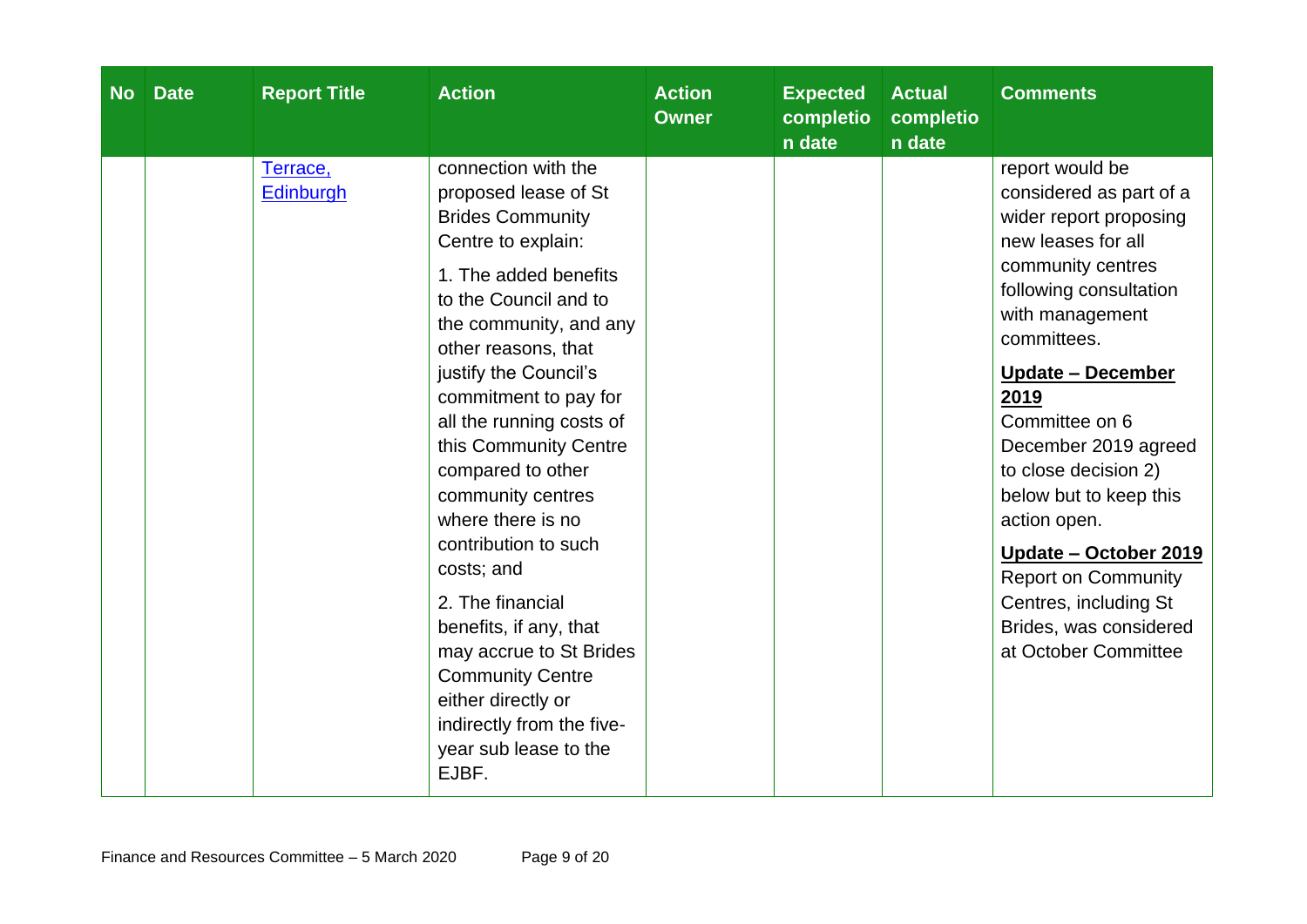| <b>No</b> | <b>Date</b> | <b>Report Title</b>                                                                                           | <b>Action</b>                                                                                                                                                                                                                                                          | <b>Action</b><br><b>Owner</b>                                        | <b>Expected</b><br>completio<br>n date | <b>Actual</b><br>completio<br>n date | <b>Comments</b>                                                                                                                          |
|-----------|-------------|---------------------------------------------------------------------------------------------------------------|------------------------------------------------------------------------------------------------------------------------------------------------------------------------------------------------------------------------------------------------------------------------|----------------------------------------------------------------------|----------------------------------------|--------------------------------------|------------------------------------------------------------------------------------------------------------------------------------------|
|           |             |                                                                                                               | 2) To note that a report<br>was coming before<br>Committee detailing the<br>roles, remits, costs etc.<br>of Community Centres<br>across the city.                                                                                                                      |                                                                      | 6 Dec<br>2019                          | 6 Dec<br>2019                        | Closed.<br>Report submitted to<br>Committee on 6<br>December 2019.                                                                       |
| 8.        | 10.10.19    | <b>Council Change</b><br><b>Strategy: Planning</b><br>for Change and<br><b>Delivery Services</b><br>2019-2023 | To note that a further<br>report would be<br>presented to the<br>Committee in January<br>2020 setting out the<br>implications for the<br>Council of the<br>provisional Local<br><b>Government Finance</b><br>Settlement over the<br>period of the budget<br>framework. | Chief<br>Executive /<br>Executive<br>Director of<br><b>Resources</b> | January<br>2020                        |                                      | <b>Recommended for</b><br><b>Closure</b><br><b>Feb 2020</b><br>This Report was on the<br>agenda for the February<br>meeting of Committee |
| 9.        | 10.10.19    | <b>Capital Budget</b><br>Strategy 2020-<br>2030                                                               | To note that further<br>reports would be<br>presented to the<br>Committee prior to the<br>Council setting its                                                                                                                                                          | Executive<br>Director of<br><b>Resources</b>                         | January/<br>February<br>2020           |                                      | <b>Recommended for</b><br><b>Closure</b><br><b>Feb 2020</b><br>This report was on the<br>agenda for the February<br>meeting of Committee |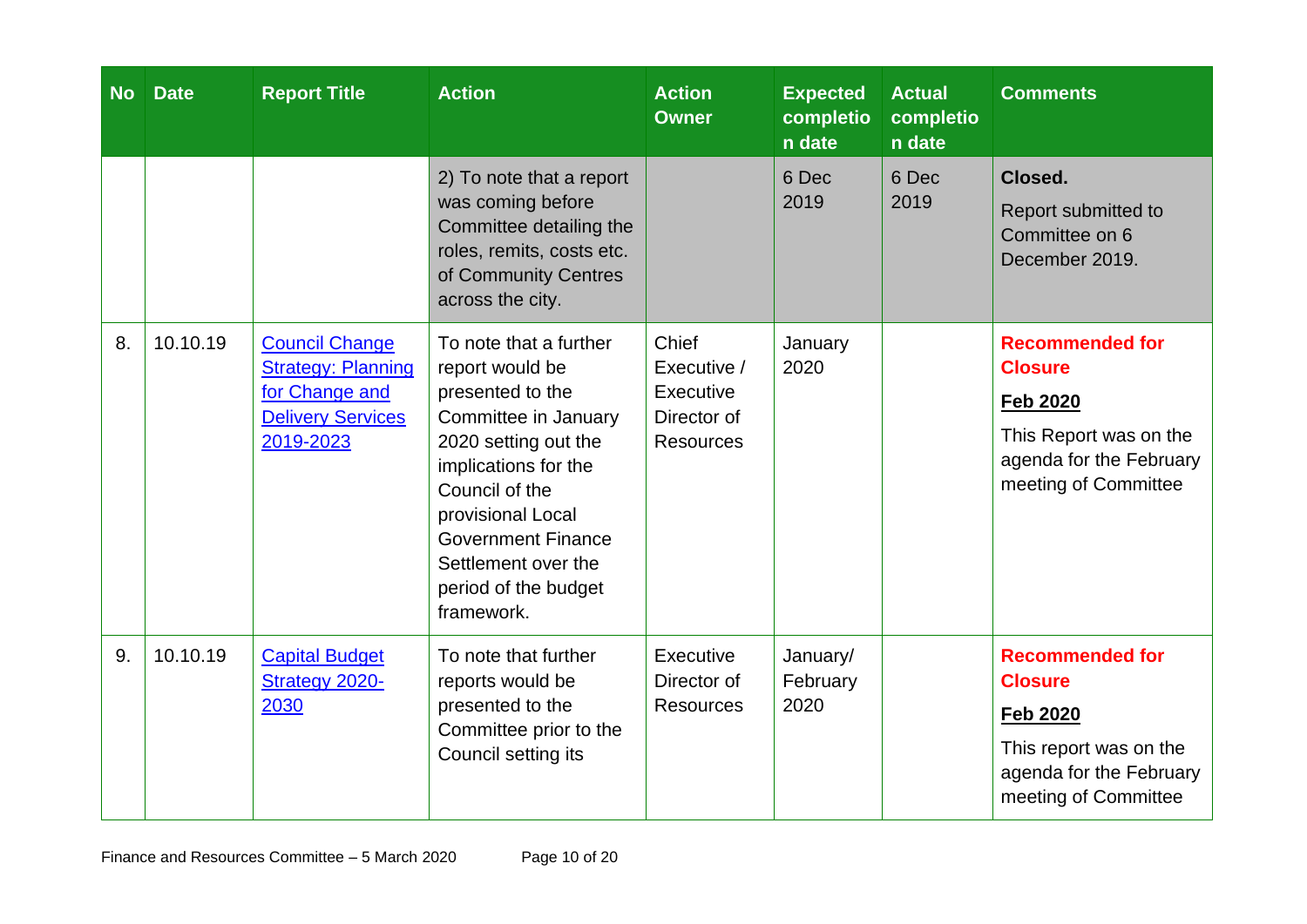| <b>No</b> | <b>Date</b> | <b>Report Title</b>                                                                                   | <b>Action</b>                                                                                                                                                                                                             | <b>Action</b><br><b>Owner</b>                | <b>Expected</b><br>completio<br>n date | <b>Actual</b><br>completio<br>n date | <b>Comments</b>                                                                          |
|-----------|-------------|-------------------------------------------------------------------------------------------------------|---------------------------------------------------------------------------------------------------------------------------------------------------------------------------------------------------------------------------|----------------------------------------------|----------------------------------------|--------------------------------------|------------------------------------------------------------------------------------------|
|           |             |                                                                                                       | budget in February<br>2020.                                                                                                                                                                                               |                                              |                                        |                                      |                                                                                          |
| 10.       | 10.10.19    | Revenue<br><b>Maximisation</b><br><b>Project Report</b>                                               | To agree that the<br><b>Executive Director of</b><br>Resources would<br>provide a further update<br>report to the Committee<br>in March 2020.                                                                             | Executive<br>Director of<br><b>Resources</b> | March<br>2020                          |                                      | <b>Feb 2020</b><br>This report is currently<br>on the agenda for the<br>March Committee. |
| 11.       | 10.10.19    | <b>Contract Award</b><br>and Procurement<br><b>Programme</b><br>(Period 1 January<br>to 30 June 2019) | To note the contents of<br>the report and the<br>contract awards made<br>by officers under<br>delegated authority. A<br>further report would be<br>submitted to the<br>Committee in<br>approximately six<br>months' time. | Executive<br>Director of<br><b>Resources</b> | March<br>2020                          |                                      | <b>Feb 2020</b><br>This report is currently<br>on the agenda for the<br>March Committee. |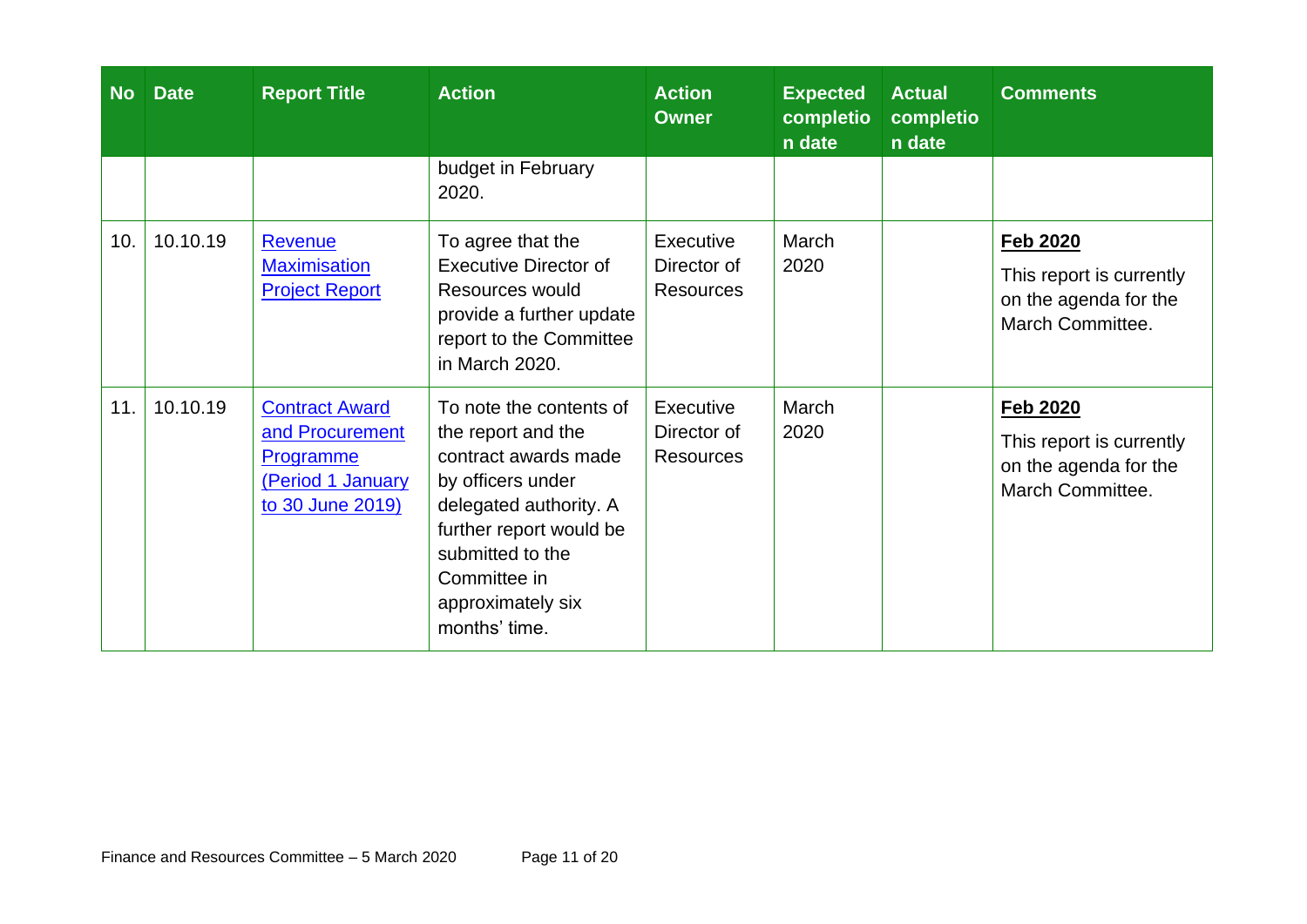| 12. | 06.12.19 | <b>Change and</b><br><b>Budget Citizen</b><br><b>Focus Groups</b><br><b>Report</b> | To note the<br>1)<br>summary of focus<br>groups undertaken.<br>To note the<br>2)<br>report would be<br>included as part of the<br>budget papers for<br>Council in February.<br>To note that<br>3)<br>further detail would be<br>provided as to how this<br>detail is reflected within<br>budget proposals as<br>part of the Budget and<br><b>Change Strategy</b><br>Report to Finance and<br>Resources.<br>4)<br>To note there<br>were existing<br>engagement groups<br>involving a broad range<br>of young people<br>supported by<br>Communities and<br>Families colleagues<br>and that Strategy &<br><b>Communications would</b> | Chief<br>Executive | 23 Jan<br>2020 | 23 Jan<br>2020 | <b>Recommended for</b><br>closure<br>Information included in<br>the Business Bulletin for<br>23 January |
|-----|----------|------------------------------------------------------------------------------------|------------------------------------------------------------------------------------------------------------------------------------------------------------------------------------------------------------------------------------------------------------------------------------------------------------------------------------------------------------------------------------------------------------------------------------------------------------------------------------------------------------------------------------------------------------------------------------------------------------------------------------|--------------------|----------------|----------------|---------------------------------------------------------------------------------------------------------|
|     |          |                                                                                    | discuss how these<br>groups could be used to                                                                                                                                                                                                                                                                                                                                                                                                                                                                                                                                                                                       |                    |                |                |                                                                                                         |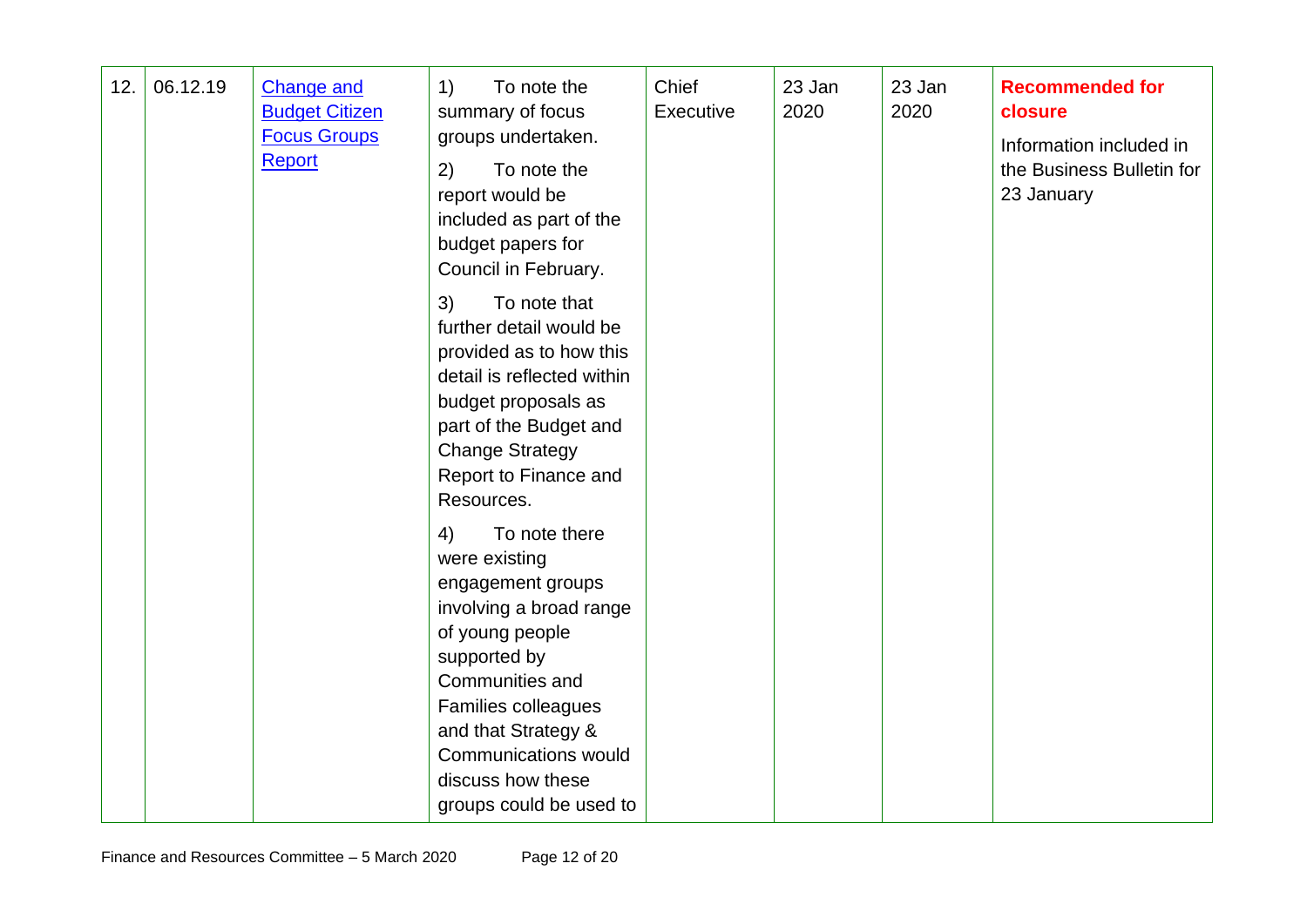| further engage the<br>views of young people<br>on the change and<br>budget agenda.<br>Information on<br>5)<br>discussion and            |  |  |
|-----------------------------------------------------------------------------------------------------------------------------------------|--|--|
| outcomes from the<br>Workshop Groups with<br>young people to be<br>included in the<br><b>Business Bulletin for</b><br>the next meeting. |  |  |
|                                                                                                                                         |  |  |
|                                                                                                                                         |  |  |
|                                                                                                                                         |  |  |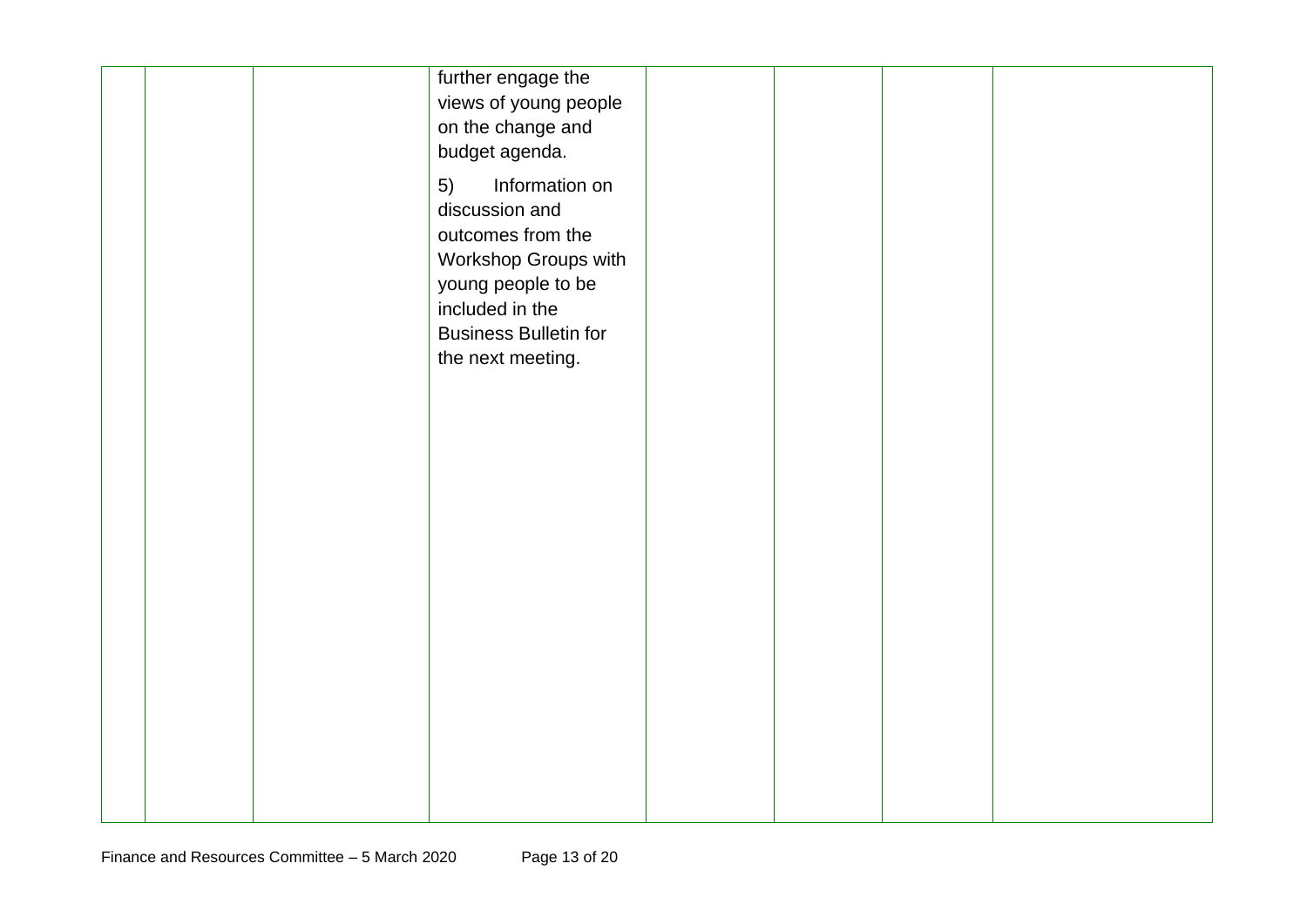| <b>No</b> | <b>Date</b> | <b>Report Title</b>                     | <b>Action</b>                                                                                                                                                                                                                                                                                                                                                    | <b>Action</b><br><b>Owner</b>                            | <b>Expected</b><br>completio<br>n date | <b>Actual</b><br>completio<br>n date | <b>Comments</b>                                      |
|-----------|-------------|-----------------------------------------|------------------------------------------------------------------------------------------------------------------------------------------------------------------------------------------------------------------------------------------------------------------------------------------------------------------------------------------------------------------|----------------------------------------------------------|----------------------------------------|--------------------------------------|------------------------------------------------------|
| 13.       | 06.12.19    | Corstorphine<br><b>Community Centre</b> | 1) To instruct<br>Communities and<br>Families officers to<br>consult with the<br>Corstorphine<br>community on a hub<br>model for the<br><b>Community Centre for</b><br>inclusion in a wider<br>review of the<br><b>Community Centre</b><br><b>Asset Management</b><br>Strategy to come<br>forward to Finance and<br><b>Resources Committee</b><br>in March 2020. | Executive<br>Director for<br>Communities<br>and Families | March<br>2020                          |                                      |                                                      |
|           |             |                                         | 2) To issue a letter of<br>comfort to the<br><b>Community Centre on</b><br>the Council's<br>commitment to<br>exploring solutions to<br>the Corstorphine<br><b>Community Centre</b>                                                                                                                                                                               | Executive<br>Director of<br>Place                        |                                        | January<br>2020                      | Closed.<br>The letter was sent on<br>14 January 2020 |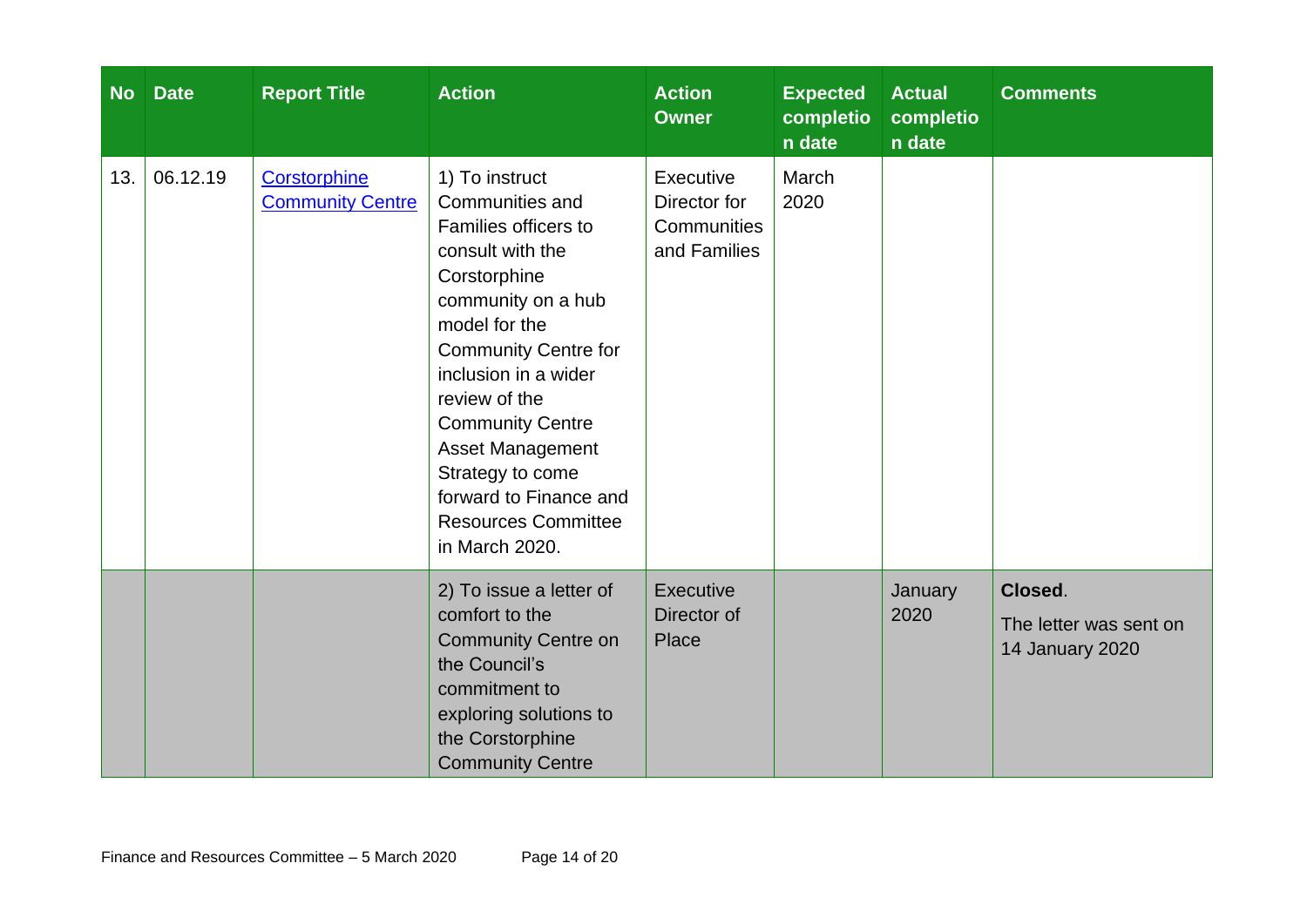| <b>No</b> | <b>Date</b> | <b>Report Title</b>                        | <b>Action</b>                                                                                                                                                                                                                                                                                                                                                                                                                                                                                                                                                       | <b>Action</b><br><b>Owner</b>     | <b>Expected</b><br>completio<br>n date | <b>Actual</b><br>completio<br>n date | <b>Comments</b>                          |
|-----------|-------------|--------------------------------------------|---------------------------------------------------------------------------------------------------------------------------------------------------------------------------------------------------------------------------------------------------------------------------------------------------------------------------------------------------------------------------------------------------------------------------------------------------------------------------------------------------------------------------------------------------------------------|-----------------------------------|----------------------------------------|--------------------------------------|------------------------------------------|
|           |             |                                            | project following the<br>consultation.                                                                                                                                                                                                                                                                                                                                                                                                                                                                                                                              |                                   |                                        |                                      |                                          |
| 14.       | 06.12.19    | <b>The Supply of</b><br><b>Liquid Fuel</b> | To note that the<br>1)<br><b>Scottish Government</b><br>had established a new<br><b>Liquid Fuels Contract</b><br>(SP-19-009) in<br>September 2019.<br>To note that the<br>2)<br><b>Executive Director of</b><br>Place, under delegated<br>authority powers, had<br>approved the adoption<br>of the new Scottish<br><b>Government Liquid</b><br>Fuels - Contract SP-<br>19-009 for the period 14<br>October 2019 to 6<br>December 2019.<br>To note that the<br>3)<br><b>Executive Director of</b><br>Place would provide<br>members with<br>clarification on whether | Executive<br>Director of<br>Place |                                        | January<br>2020                      | <b>Recommended for</b><br><b>Closure</b> |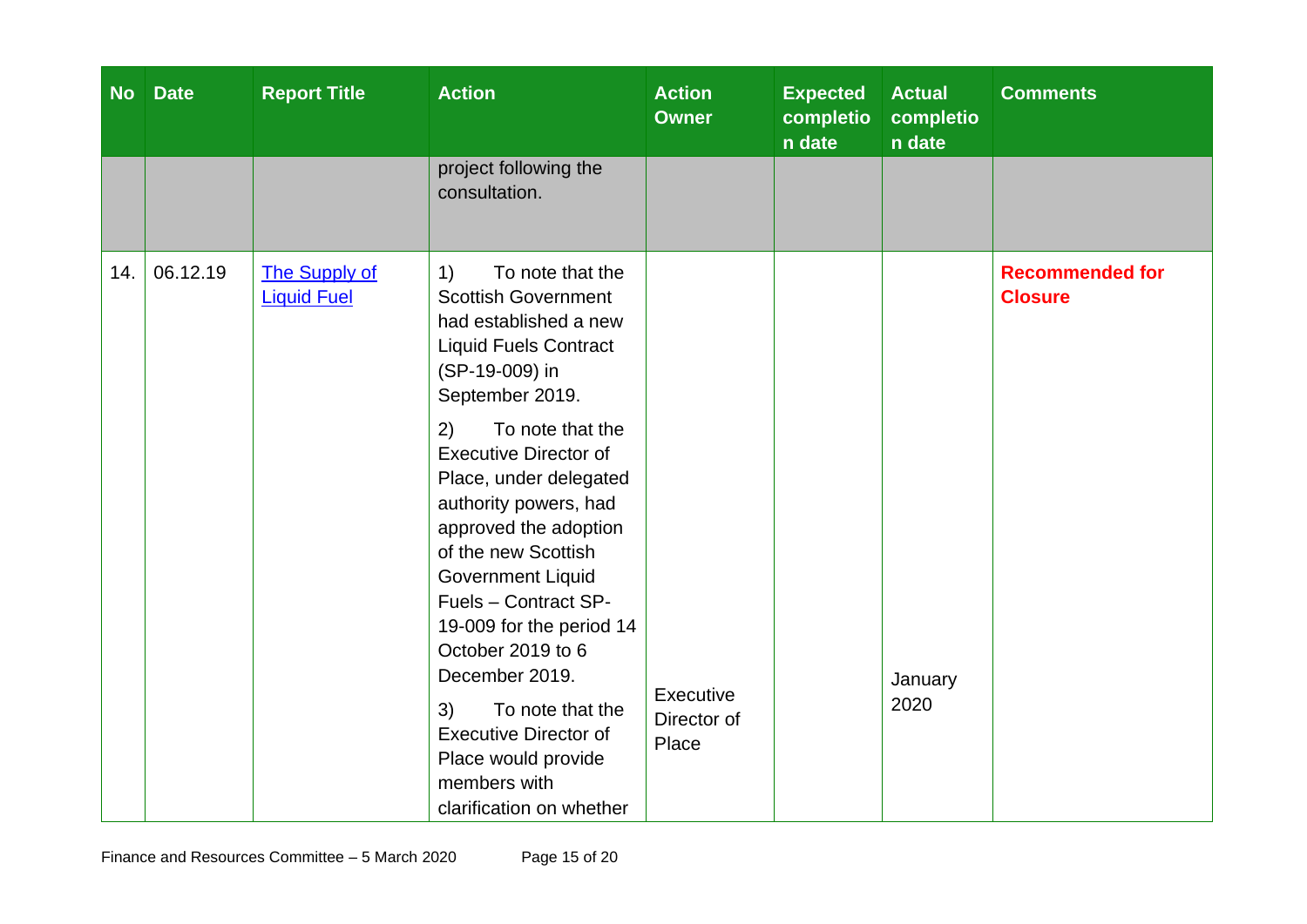| <b>No</b> | <b>Date</b> | <b>Report Title</b> | <b>Action</b>                                  | <b>Action</b><br><b>Owner</b> | <b>Expected</b><br>completio<br>n date | <b>Actual</b><br>completio<br>n date | <b>Comments</b> |
|-----------|-------------|---------------------|------------------------------------------------|-------------------------------|----------------------------------------|--------------------------------------|-----------------|
|           |             |                     | the call off contracts<br>would require the    |                               |                                        |                                      |                 |
|           |             |                     | Council to use a                               |                               |                                        |                                      |                 |
|           |             |                     | minimum amount of fuel                         |                               |                                        |                                      |                 |
|           |             |                     | and if there was any                           |                               |                                        |                                      |                 |
|           |             |                     | significant cost                               |                               |                                        |                                      |                 |
|           |             |                     | difference between                             |                               |                                        |                                      |                 |
|           |             |                     | continuing the                                 |                               |                                        |                                      |                 |
|           |             |                     | extension currently in                         |                               |                                        |                                      |                 |
|           |             |                     | place and signing off<br>the new contracts.    |                               |                                        |                                      |                 |
|           |             |                     |                                                |                               |                                        |                                      |                 |
|           |             |                     | Thereafter, to<br>4)                           |                               |                                        |                                      |                 |
|           |             |                     | authorise the Executive                        |                               |                                        |                                      |                 |
|           |             |                     | Director of Place, in<br>consultation with the |                               |                                        |                                      |                 |
|           |             |                     | Convener and Vice-                             |                               |                                        |                                      |                 |
|           |             |                     | Convener, to assess                            |                               |                                        |                                      |                 |
|           |             |                     | the information                                |                               |                                        |                                      |                 |
|           |             |                     | requested in 3) above                          |                               |                                        |                                      |                 |
|           |             |                     | and to either approve                          |                               |                                        |                                      |                 |
|           |             |                     | the new contracts if it                        |                               |                                        |                                      |                 |
|           |             |                     | was felt there was no                          |                               |                                        |                                      |                 |
|           |             |                     | significant risk to the                        |                               |                                        |                                      |                 |
|           |             |                     | Council or bring the                           |                               |                                        |                                      |                 |
|           |             |                     | matter back to                                 |                               |                                        |                                      |                 |
|           |             |                     | Committee for decision                         |                               |                                        |                                      |                 |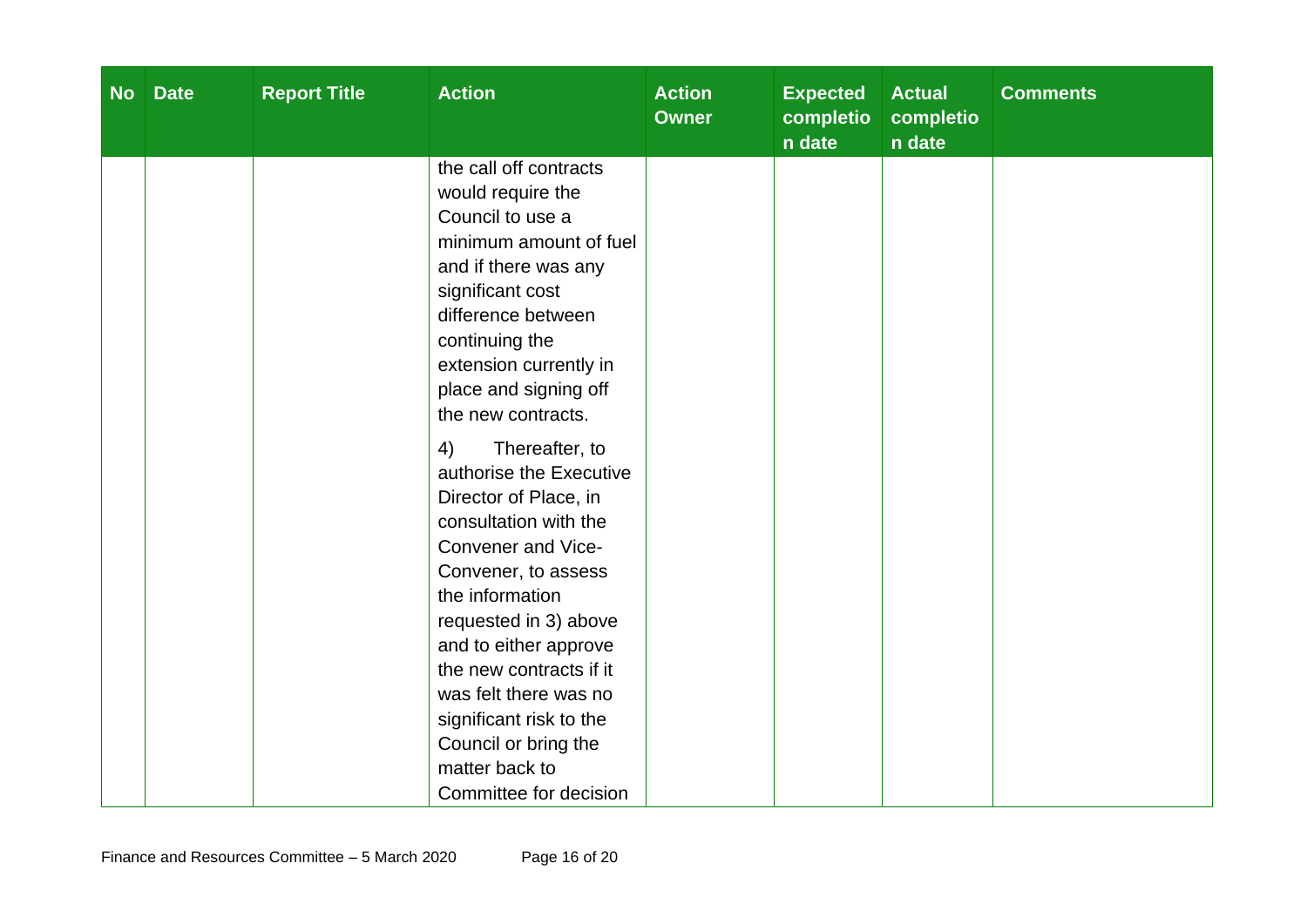| <b>No</b> | <b>Date</b> | <b>Report Title</b>                                                             | <b>Action</b>                                                                                                                                                                          | <b>Action</b><br><b>Owner</b>                | <b>Expected</b><br>completio<br>n date | <b>Actual</b><br>completio<br>n date | <b>Comments</b>                                                                                                                                                                   |
|-----------|-------------|---------------------------------------------------------------------------------|----------------------------------------------------------------------------------------------------------------------------------------------------------------------------------------|----------------------------------------------|----------------------------------------|--------------------------------------|-----------------------------------------------------------------------------------------------------------------------------------------------------------------------------------|
|           |             |                                                                                 | if it was felt the cost<br>implications were<br>significant.                                                                                                                           |                                              |                                        |                                      |                                                                                                                                                                                   |
| 15.       | 23.01.20    | <b>Revenue</b><br><b>Monitoring</b><br>2019/20 - Month<br><b>Eight Position</b> | To agree that<br><b>Committee Services</b><br>would circulate the<br>presentation given to<br>the Elected Members<br><b>ICT and Digital</b><br>Sounding Board to<br>Committee members. | Committee<br><b>Services</b>                 | January<br>2020                        | January<br>2020                      | <b>Recommended for</b><br>closure<br>Presentation sent to<br>members January 2020                                                                                                 |
| 16.       | 23.01.20    | <b>Capital Monitoring</b><br>$2019/20 - \text{Month}$<br><b>Eight Position</b>  | 1) To clarify the<br>percentage of homes<br>expected to meet<br><b>Energy Efficiency</b><br><b>Standard for Social</b><br>Housing by the end of<br>the year.                           | Executive<br>Director of<br><b>Resources</b> |                                        |                                      | <b>Feb 2020</b><br>Finance colleagues<br>advise that we are<br>aiming for 75% of<br>homes to meet EESH<br>by 31 March and up to<br>90% meeting this target<br>by 1 December 2020. |
|           |             |                                                                                 | 2) To agree that officers<br>would investigate<br>whether a different<br>accounting approach                                                                                           |                                              |                                        |                                      |                                                                                                                                                                                   |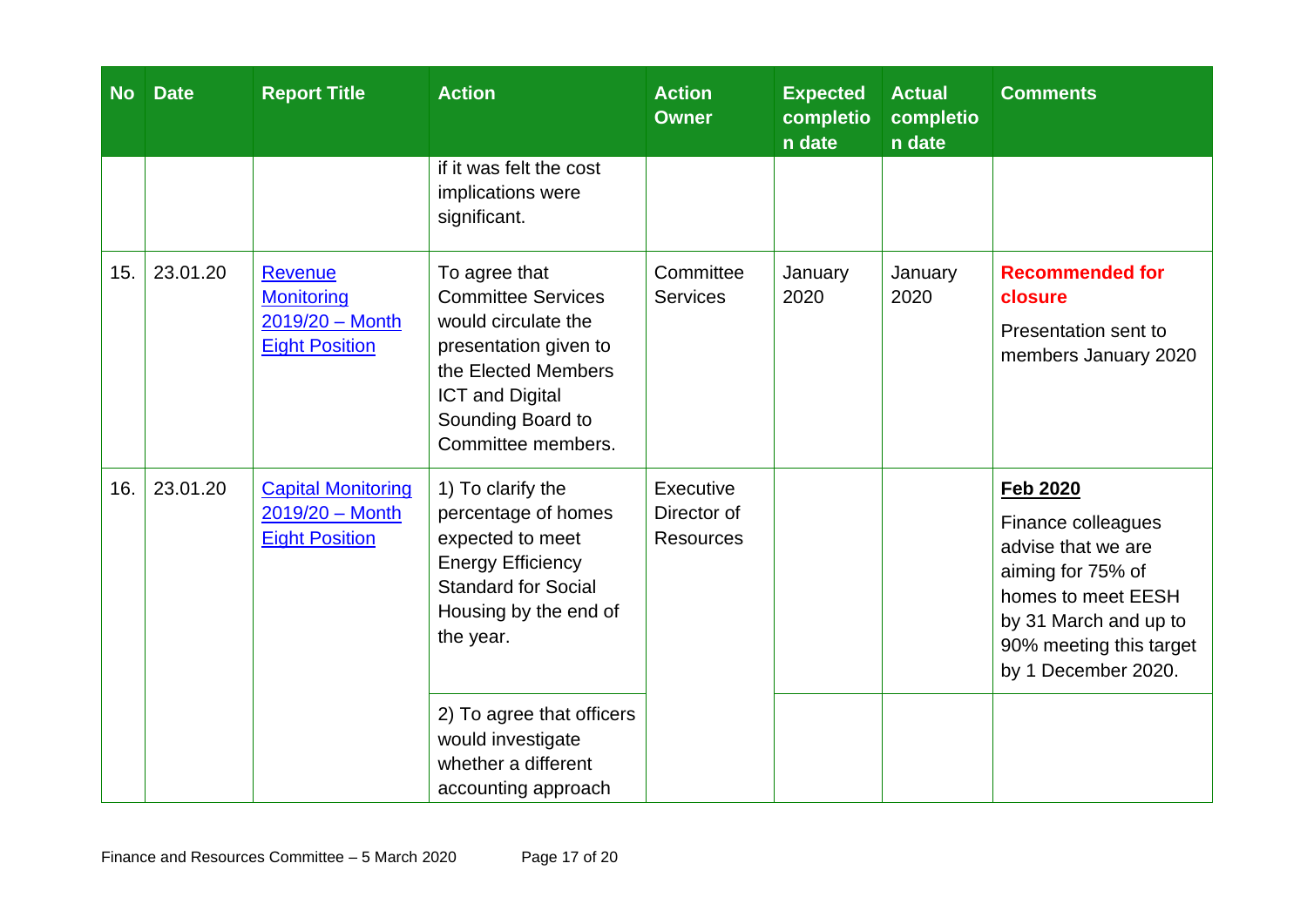| <b>No</b> | <b>Date</b> | <b>Report Title</b>                                                                                                         | <b>Action</b>                                                                                                                                                                                                                                                                                                                                                                                            | <b>Action</b><br><b>Owner</b>                                             | <b>Expected</b><br>completio<br>n date | <b>Actual</b><br>completio<br>n date | <b>Comments</b> |
|-----------|-------------|-----------------------------------------------------------------------------------------------------------------------------|----------------------------------------------------------------------------------------------------------------------------------------------------------------------------------------------------------------------------------------------------------------------------------------------------------------------------------------------------------------------------------------------------------|---------------------------------------------------------------------------|----------------------------------------|--------------------------------------|-----------------|
|           |             |                                                                                                                             | could be used other<br>than the current<br>approach of showing<br>slippage on house<br>building projects as a<br>reduction in capital.                                                                                                                                                                                                                                                                   |                                                                           |                                        |                                      |                 |
| 17.       | 23.01.20    | <b>Accounts</b><br><b>Commission: Local</b><br><b>Government in</b><br>$Scotland -$<br><b>Financial Overview</b><br>2018/19 | To agree that officers<br>would liaise with Audit<br>Scotland regarding the<br>information contained in<br>Exhibit 4 of the Audit<br>Scotland report to<br>request that sources of<br>income for local<br>authorities was<br>presented in different<br>format that indicated<br>the extent to which the<br>City of Edinburgh<br>Council was<br>underfunded in relation<br>to other local<br>authorities. | Chief<br>Executive<br>and<br>Executive<br>Director of<br><b>Resources</b> |                                        |                                      |                 |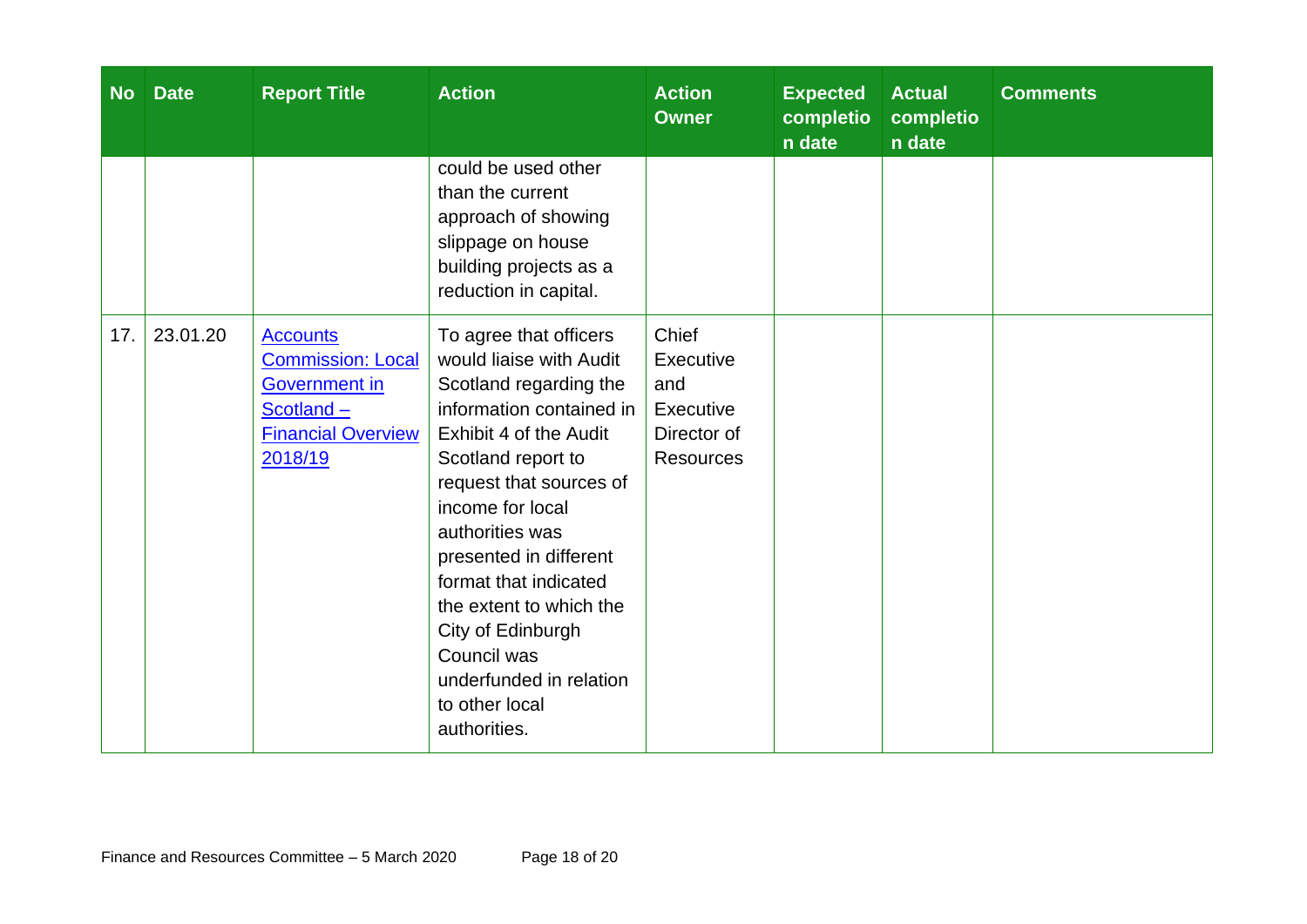| <b>No</b> | <b>Date</b> | <b>Report Title</b>                                        | <b>Action</b>                                                                                                                                                                                                                                                                                                                                                                                          | <b>Action</b><br><b>Owner</b>                | <b>Expected</b><br>completio<br>n date | <b>Actual</b><br>completio<br>n date | <b>Comments</b> |
|-----------|-------------|------------------------------------------------------------|--------------------------------------------------------------------------------------------------------------------------------------------------------------------------------------------------------------------------------------------------------------------------------------------------------------------------------------------------------------------------------------------------------|----------------------------------------------|----------------------------------------|--------------------------------------|-----------------|
| 18.       | 23.01.20    | <b>Annual Report -</b><br><b>Debt Write-off</b>            | To agree to liaise with<br>policy officers about<br>their engagement with<br><b>Scottish Government</b><br>regarding amending<br>policy to allow the<br>Council to more<br>effectively recover<br>parking charge debt.                                                                                                                                                                                 | Executive<br>Director of<br><b>Resources</b> |                                        |                                      |                 |
| 19.       | 23.01.20    | <b>Mixed Tenure</b><br>Improvement<br><b>Service Pilot</b> | To agree that the<br>Convener of the<br><b>Finance and Resources</b><br>Committee would write<br>to the Scottish<br>Government to request<br>that consideration was<br>given to the provision of<br>low interest finance to<br>private sector landlords<br>to make energy<br>efficiency<br>improvements in mixed<br>tenure blocks from the<br><b>Scottish Investment</b><br><b>Bank that otherwise</b> | Convener                                     |                                        |                                      |                 |